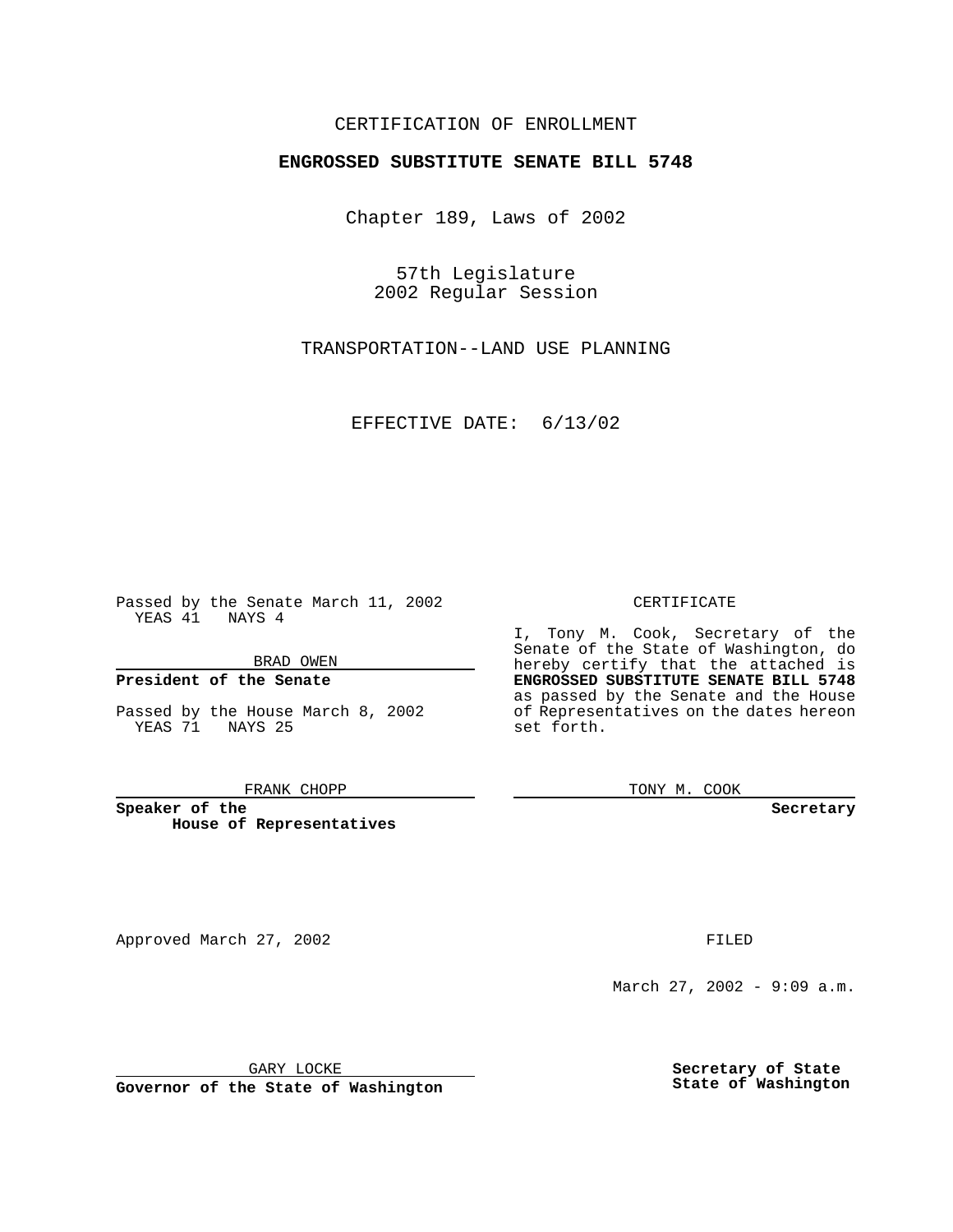## **ENGROSSED SUBSTITUTE SENATE BILL 5748** \_\_\_\_\_\_\_\_\_\_\_\_\_\_\_\_\_\_\_\_\_\_\_\_\_\_\_\_\_\_\_\_\_\_\_\_\_\_\_\_\_\_\_\_\_\_\_

\_\_\_\_\_\_\_\_\_\_\_\_\_\_\_\_\_\_\_\_\_\_\_\_\_\_\_\_\_\_\_\_\_\_\_\_\_\_\_\_\_\_\_\_\_\_\_

### AS AMENDED BY THE HOUSE

Passed Legislature - 2002 Regular Session

### **State of Washington 57th Legislature 2001 Regular Session**

**By** Senate Committee on Transportation (originally sponsored by Senators McAuliffe, Horn, Shin, Winsley, Oke, Haugen, Kohl-Welles and Kastama; by request of The Blue Ribbon Commission on Transportation)

READ FIRST TIME 03/08/01.

1 AN ACT Relating to integration of transportation and land use 2 planning; amending RCW 35.63.060, 35A.63.060, 47.05.051, and 47.06.040; 3 and adding a new section to chapter 47.26 RCW.

4 BE IT ENACTED BY THE LEGISLATURE OF THE STATE OF WASHINGTON:

5 **Sec. 1.** RCW 35.63.060 and 1988 c 127 s 1 are each amended to read 6 as follows:

 The commission may act as the research and fact finding agency of the municipality. To that end it may make such surveys, analyses, researches and reports as are generally authorized or requested by its council or board, or by the state with the approval of its council or board. The commission, upon such request or authority may also:

 (1) Make inquiries, investigations, and surveys concerning the resources of the county, including but not limited to the potential for solar energy development and alternative means to encourage and protect 15 access to direct sunlight for solar energy systems;

16 (2) Assemble and analyze the data thus obtained and formulate plans 17 for the conservation of such resources and the systematic utilization 18 and development thereof;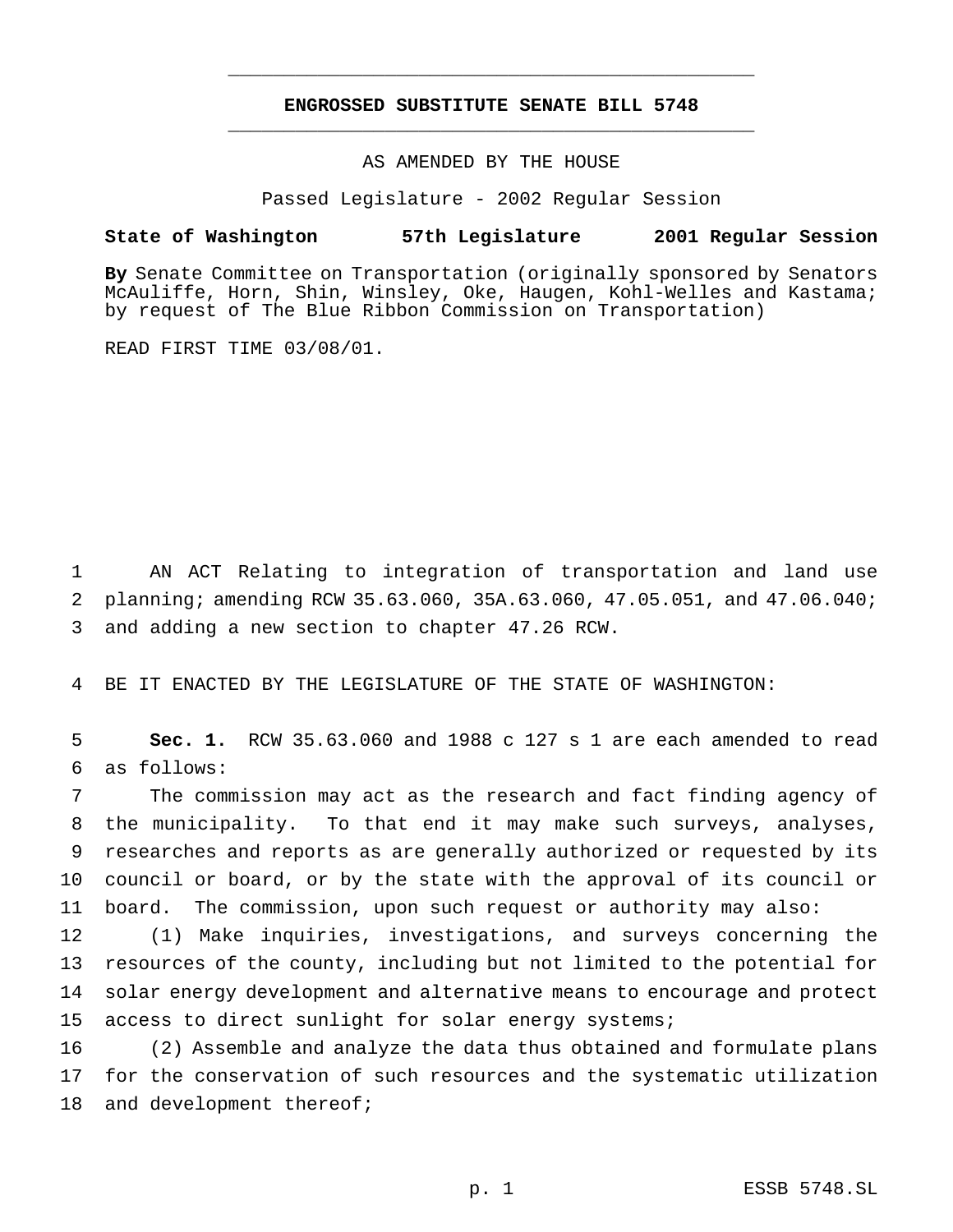(3) Make recommendations from time to time as to the best methods of such conservation, utilization, and development;

 (4) Cooperate with other commissions and with other public agencies of the municipality, state and United States in such planning, conservation, and development; and

 (5) In particular cooperate with and aid the state within its territorial limits in the preparation of the state master plan provided for in RCW 43.21A.350 and in advance planning of public works programs. In carrying out its powers and duties, the commission should 10 demonstrate how land use planning is integrated with transportation 11 planning.

 **Sec. 2.** RCW 35A.63.060 and 1967 ex.s. c 119 s 35A.63.060 are each amended to read as follows:

 Every code city, by ordinance, shall direct the planning agency to prepare a comprehensive plan for anticipating and influencing the orderly and coordinated development of land and building uses of the code city and its environs. The comprehensive plan may be prepared as 18 a whole or in successive parts. The plan should integrate 19 transportation and land use planning.

 **Sec. 3.** RCW 47.05.051 and 2002 c 5 s 406 (ESB 2304) are each amended to read as follows:

 (1) The comprehensive six-year investment program shall be based upon the needs identified in the state-owned highway component of the statewide multimodal transportation plan as defined in RCW 47.01.071(3) and priority selection systems that incorporate the following criteria: (a) Priority programming for the preservation program shall take

into account the following, not necessarily in order of importance:

 (i) Extending the service life of the existing highway system, including using the most cost-effective pavement surfaces, considering: (A) Life-cycle cost analysis;

- (B) Traffic volume;
- (C) Subgrade soil conditions;

(D) Environmental and weather conditions;

(E) Materials available; and

(F) Construction factors;

 (ii) Ensuring the structural ability to carry loads imposed upon 37 highways and bridges; and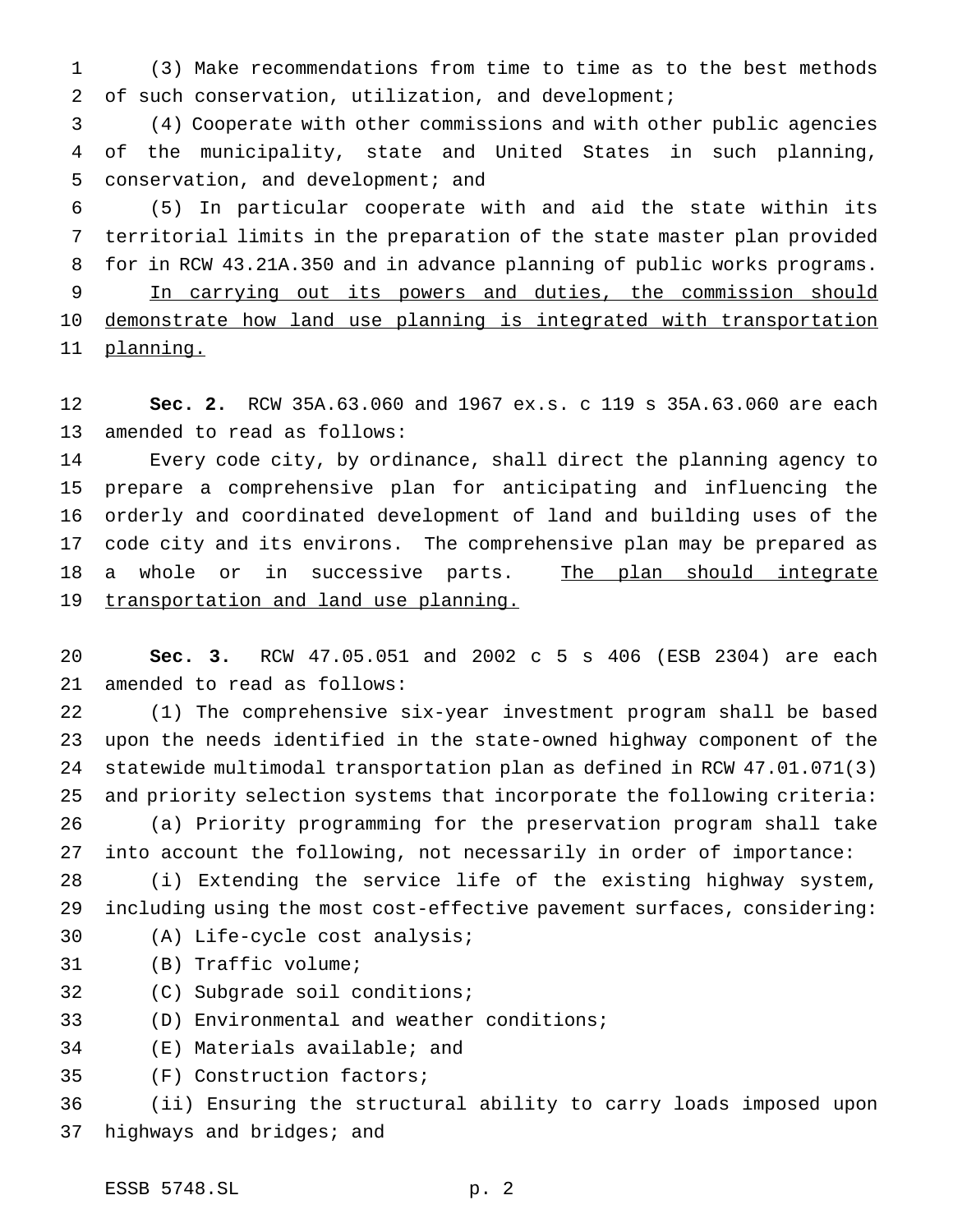(iii) Minimizing life cycle costs. The transportation commission in carrying out the provisions of this section may delegate to the department of transportation the authority to select preservation projects to be included in the six-year program. (b) Priority programming for the improvement program must be based primarily upon the following, not necessarily in order of importance: (i) Traffic congestion, delay, and accidents; (ii) Location within a heavily traveled transportation corridor; (iii) Except for projects in cities having a population of less 10 than five thousand persons, synchronization with other potential transportation projects, including transit and multimodal projects, 12 within the heavily traveled corridor; and (iv) Use of benefit/cost analysis wherever feasible to determine the value of the proposed project. (c) Priority programming for the improvement program may also take into account: (i) Support for the state's economy, including job creation and job preservation; 19 (ii) The cost-effective movement of people and goods; (iii) Accident and accident risk reduction; (iv) Protection of the state's natural environment; (v) Continuity and systematic development of the highway transportation network; (vi) Consistency with local comprehensive plans developed under chapter 36.70A RCW including the following if they have been included 26 in the comprehensive plan: (A) Support for development in and revitalization of existing downtowns; (B) Extent that development implements local comprehensive plans for rural and urban residential and nonresidential densities; 31 (C) Extent of compact, transit-oriented development for rural and 32 urban residential and nonresidential densities; (D) Opportunities for multimodal transportation; and (E) Extent to which the project accommodates planned growth and economic development; (vii) Consistency with regional transportation plans developed under chapter 47.80 RCW; (viii) Public views concerning proposed improvements; 39 (ix) The conservation of energy resources;

p. 3 ESSB 5748.SL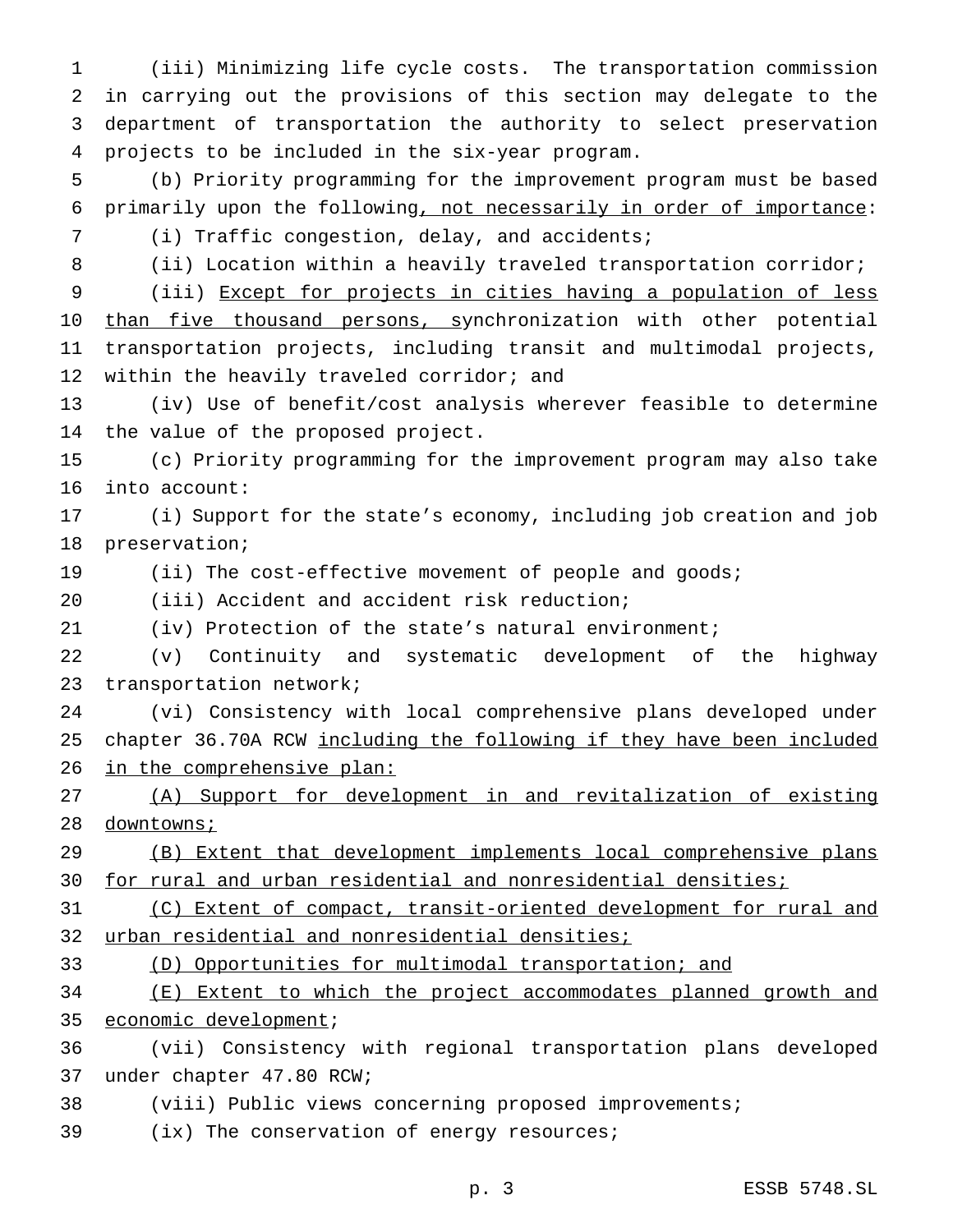(x) Feasibility of financing the full proposed improvement;

(xi) Commitments established in previous legislative sessions;

(xii) Relative costs and benefits of candidate programs.

 (d) Major projects addressing capacity deficiencies which prioritize allowing for preliminary engineering shall be reprioritized during the succeeding biennium, based upon updated project data. Reprioritized projects may be delayed or canceled by the transportation commission if higher priority projects are awaiting funding.

 (e) Major project approvals which significantly increase a project's scope or cost from original prioritization estimates shall include a review of the project's estimated revised priority rank and the level of funding provided. Projects may be delayed or canceled by the transportation commission if higher priority projects are awaiting funding.

 (2) The commission may depart from the priority programming established under subsection (1) of this section: (a) To the extent that otherwise funds cannot be utilized feasibly within the program; (b) as may be required by a court judgment, legally binding agreement, or state and federal laws and regulations; (c) as may be required to coordinate with federal, local, or other state agency construction projects; (d) to take advantage of some substantial financial benefit that may be available; (e) for continuity of route development; or (f) because of changed financial or physical conditions of an unforeseen or emergent nature. The commission or secretary of transportation shall maintain in its files information sufficient to show the extent to which the commission has departed from the established priority.

 (3) The commission shall identify those projects that yield freight mobility benefits or that alleviate the impacts of freight mobility upon affected communities.

 **Sec. 4.** RCW 47.06.040 and 1998 c 199 s 1 are each amended to read as follows:

 The department shall develop a statewide multimodal transportation plan under RCW 47.01.071(3) and in conformance with federal requirements, to ensure the continued mobility of people and goods within regions and across the state in a safe, cost-effective manner. The statewide multimodal transportation plan shall consist of: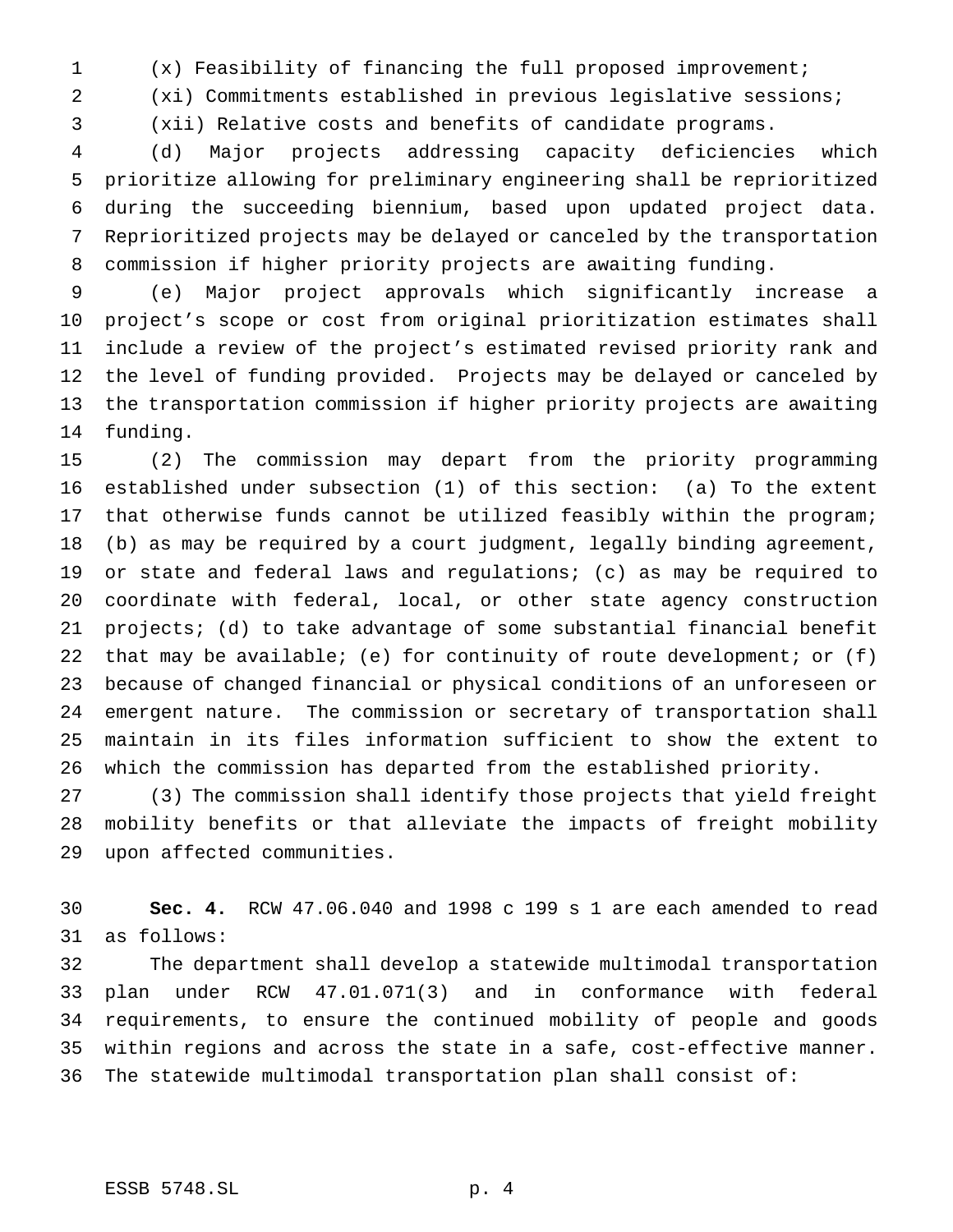(1) A state-owned facilities component, which shall guide state investment for state highways including bicycle and pedestrian facilities, and state ferries; and

 (2) A state-interest component, which shall define the state interest in aviation, marine ports and navigation, freight rail, intercity passenger rail, bicycle transportation and pedestrian walkways, and public transportation, and recommend actions in coordination with appropriate public and private transportation providers to ensure that the state interest in these transportation modes is met.

 The plans developed under each component must be consistent with the state transportation policy plan and with each other, reflect public involvement, be consistent with regional transportation planning, high-capacity transportation planning, and local comprehensive plans prepared under chapter 36.70A RCW, and include analysis of intermodal connections and choices. A primary emphasis for these plans shall be the relief of congestion, the preservation of 18 existing investments and downtowns, ability to attract or accommodate 19 planned population, and employment growth, the improvement of traveler safety, the efficient movement of freight and goods, and the improvement and integration of all transportation modes to create a seamless intermodal transportation system for people and goods.

 In the development of the statewide multimodal transportation plan, the department shall identify and document potential affected environmental resources, including, but not limited to, wetlands, storm water runoff, flooding, air quality, fish passage, and wildlife habitat. The department shall conduct its environmental identification and documentation in coordination with all relevant environmental regulatory authorities, including, but not limited to, local governments. The department shall give the relevant environmental regulatory authorities an opportunity to review the department's environmental plans. The relevant environmental regulatory authorities shall provide comments on the department's environmental plans in a timely manner. Environmental identification and documentation as provided for in RCW 47.01.300 and this section is not intended to create a private right of action or require an environmental impact statement as provided in chapter 43.21C RCW.